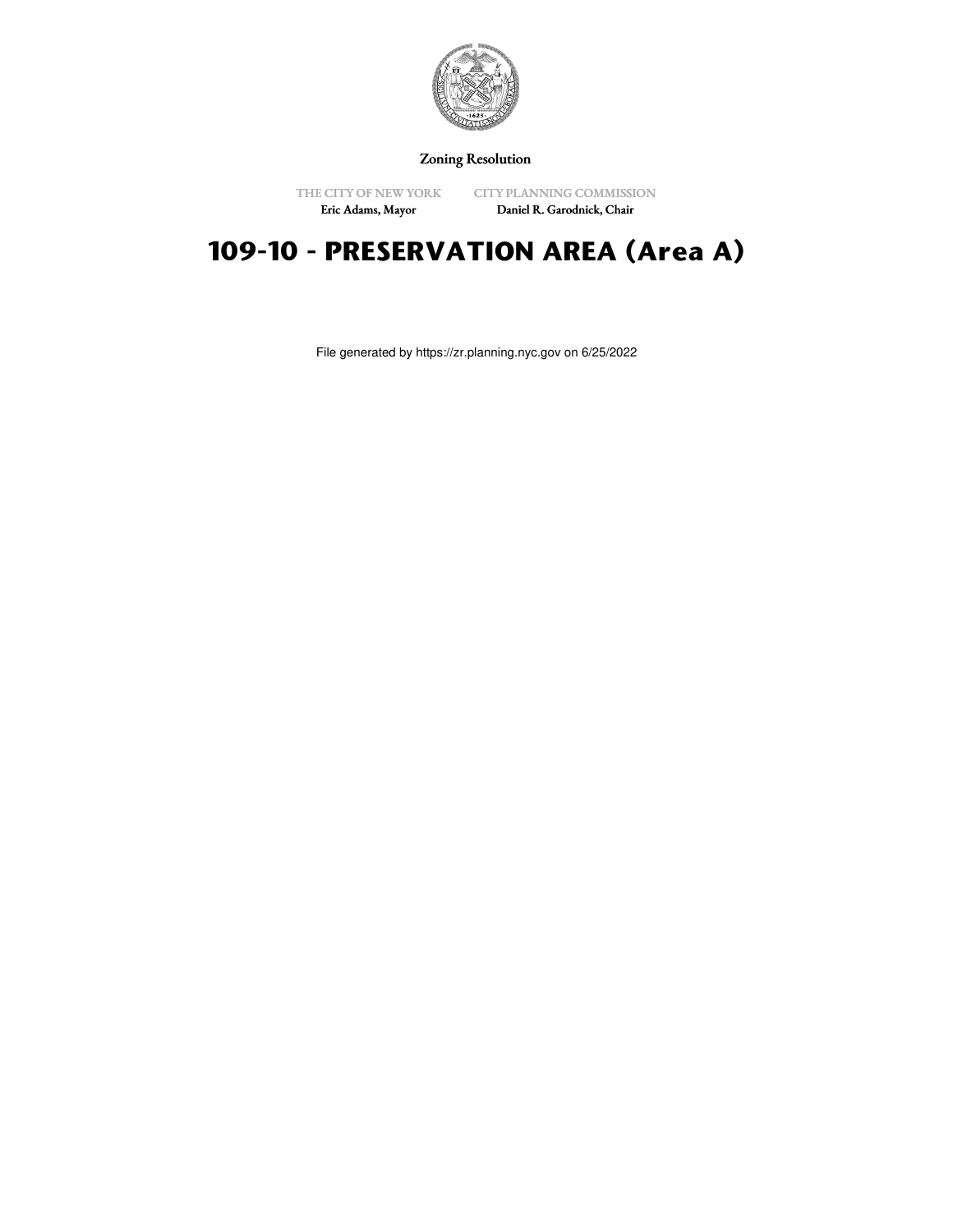#### **109-10 - PRESERVATION AREA (Area A)**

LAST AMENDED 2/2/2011

The provisions of this Section 109-10, inclusive, shall apply within Area A (Preservation Area) as shown on the District Map in Appendix A.

#### **109-11 - Special Use Regulations**

LAST AMENDED 2/3/1977

#### **109-111 - Special regulations for existing commercial or manufacturing uses**

LAST AMENDED 2/3/1977

The continuation, #extension# or change of #use# of existing #commercial# or #manufacturing uses# within Area A shall be governed by the underlying district #use# regulations.

## **109-112 - Special use regulations for developments**

LAST AMENDED 2/2/2011

For any #building# or portion of a #building# #developed# or #enlarged# after February 3, 1977, within Area A, #uses# listed in the underlying district regulations are permitted except that such #uses# shall not include those listed in Use Groups 6D, 8C, 10, and 12D, unless authorized by the City Planning Commission pursuant to Section 109-514 (Modifications by authorization).

#### **109-12 - Bulk Regulations**

LAST AMENDED 2/3/1977

## **109-121 - Floor area regulations**

LAST AMENDED 2/2/2011

Within Area A, the maximum #floor area ratio# for a #zoning lot# shall not exceed the following:

| Lot Type                     | Maximum Permitted #Floor Area<br>Ratio# |
|------------------------------|-----------------------------------------|
| #Corner lots#                | 4.8                                     |
| #Interior# or #through lots# | 4.1                                     |

## **109-122 - Lot coverage, through lot and rear yard regulations**

LAST AMENDED 3/22/2016

Within Area A, the maximum #lot coverage# for a #zoning lot# shall not exceed the following percentages: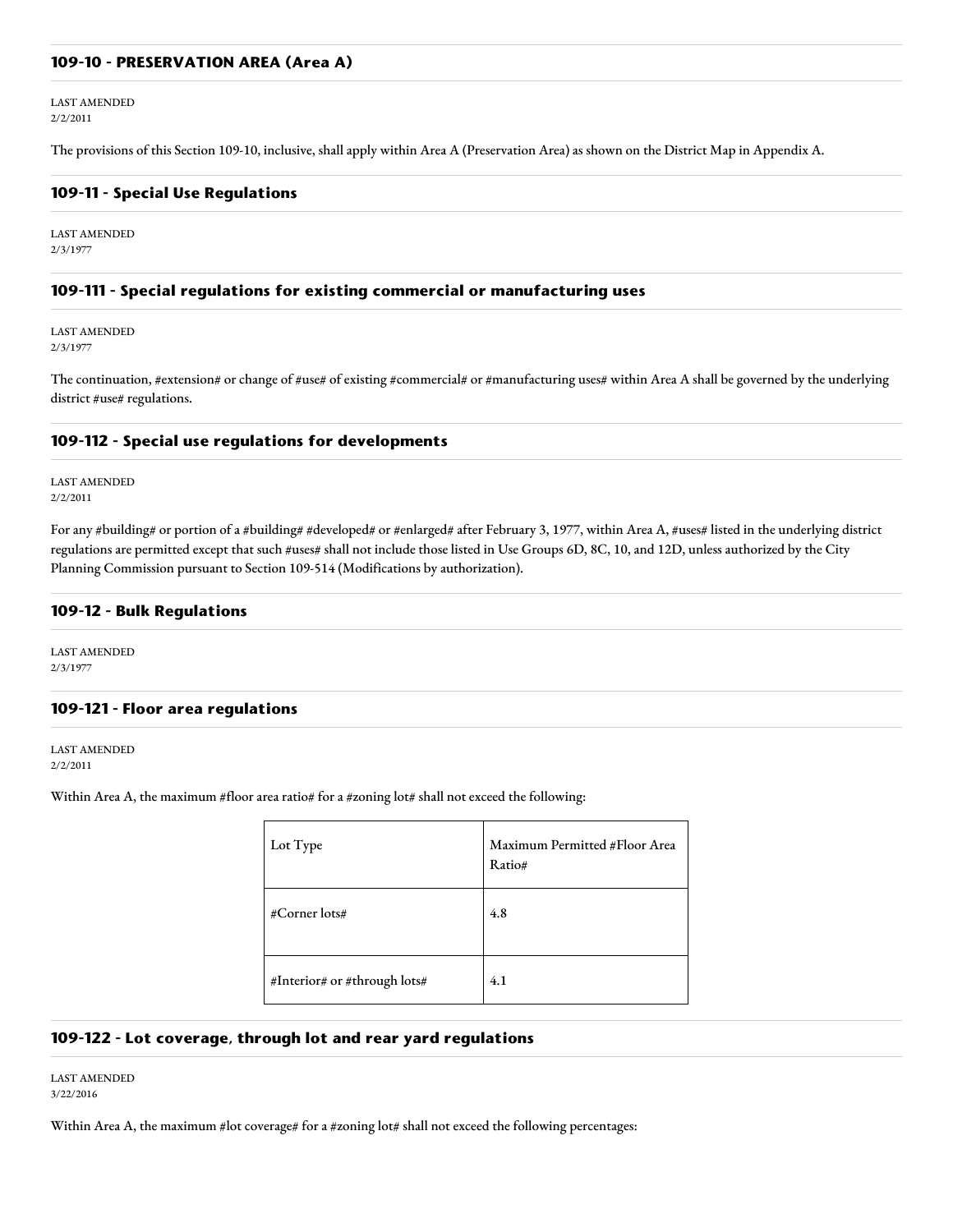| Lot Type                                   | Maximum #Lot Coverage# (in<br>percent) |
|--------------------------------------------|----------------------------------------|
| #Corner lot#                               | 100                                    |
| #Interior lot#                             | 60                                     |
| #Through lot#, except as provided<br>below | 60                                     |

However, when a #through lot# is #developed# with more than one #building#, the maximum #lot coverage# on such #through lot# may be increased from 60 percent to 70 percent, provided that no portion of any #building# on such #zoning lot# penetrates the "Rear Height Limit Plane," as set forth in this Section. The Rear Height Limit Plane shall begin at a point 23 feet above #curb level# and shall be located 30 feet away from, and on both sides of, the line equidistant from the two #street lines#. The slope of the Rear Height Limit Plane shall be 2.7 feet vertical to 1 foot horizontal.

All #buildings# #developed# after February 3, 1977, shall have a #rear yard# with a depth of not less than 30 feet.



#### REAR HEIGHT LIMIT PLANE

## **109-123 - Floor area per room regulations**

LAST AMENDED 7/26/2001

For the purposes of this Chapter, the density requirements of Sections 23-22, 23-24 or 35-40 shall not apply to any #development# or #enlargement#. In lieu thereof, there shall be not more than one #room# for each 230 square feet of gross #residential floor area#.

## **109-124 - Height and setback regulations**

LAST AMENDED 2/2/2011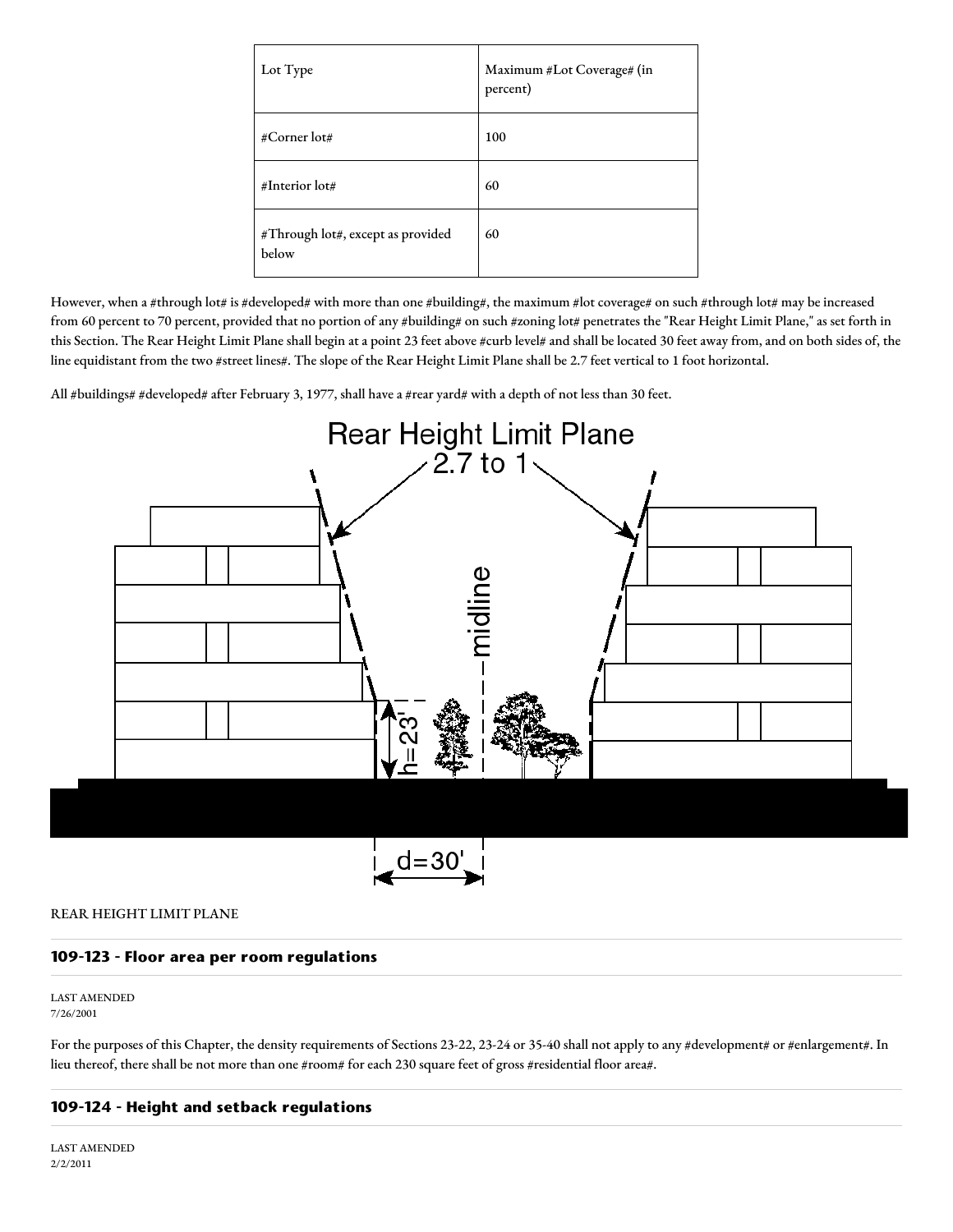The maximum height of any #building or other structure# shall not exceed 75 feet or seven #stories# above the #curb level#, whichever is less, unless allowed by the City Planning Commission pursuant to Section 109-514.

However, the provisions of this Section shall not apply to #enlargements# if, prior to February 2, 2011, a building permit has been lawfully issued authorizing such construction.

## **109-13 - Special Front Wall Regulations**

LAST AMENDED 2/3/1977

## **109-131 - Building facades**

LAST AMENDED 2/2/2011

The front #building# wall of any #building# shall extend along the full length of its #front lot line# not occupied by existing #buildings# to remain and shall rise without setback up to a height of six #stories# or 65 feet, or the height of the #building#, whichever is less. Above that height, the front #building# wall shall set back at least 10 feet. Front wall recesses are permitted provided that the aggregate length of such recesses, excluding window fenestration, at the level of any #story# does not exceed 25 percent of the length of the front wall where such recesses are permitted. In the event that a #development# occupies an entire #block# frontage, additional recesses are permitted provided that there are no front wall recesses within 10 feet of the intersection of two #street lines#. The exterior #building# materials of the front wall shall be predominantly of masonry.

# **109-132 - Treatment of the ground level wall**

LAST AMENDED 2/2/2011

For #buildings# #developed# after February 3, 1977, and for #buildings# #enlarged# on the ground floor level after February 3, 1977, at least 25 percent of the total surface area of the entire front wall of a #development# or the #enlarged# portion, up to a height of 12 feet above #curb level# or to the ceiling of the ground #story#, whichever is higher, shall be transparent. Transparent areas may include storefronts subject to Section 109-50. Door or window openings within such surface areas shall be considered transparent. Such opening shall have a minimum width of two feet. In addition, any portion of such #building# wall 20 feet or more in length, which contains no transparent areas at ground floor level, shall be covered with vines or similar planting in permitted front wall recesses, or be treated so as to provide visual relief from large expanses of blank walls. Planting shall consist of shrubs, ivy or creepers and shall be planted in soil having a depth of not less than 2 feet, 6 inches, and a minimum width of 24 inches.

## **109-14 - Open Recreation Space and Landscaping Regulations**

LAST AMENDED 2/3/1977

## **109-141 - Open recreation space regulations**

LAST AMENDED 2/2/2011

For any #building# or portion of a #building# #developed# or #enlarged# after February 3, 1977, a minimum of 20 percent of the #lot area# of the #zoning lot# shall be provided as usable landscaped #open recreation space# accessible to the occupants of such #development# or #enlargement#. Such #open recreation space# may be accessible to the public.

Such #open recreation space# shall be located at the ground level and/or the roof level. However, if such #open recreation space# is located both at the ground level and at the roof level, not less than 40 percent may be located at either location. Such #open recreation space# shall be landscaped and properly maintained in accordance with the provisions of Section 109-142.

## **109-142 - Landscaping regulations**

LAST AMENDED 2/2/2011

The required #open recreation space#, as provided in Section 109-141, on a #zoning lot# containing a #development# or #enlargement# shall be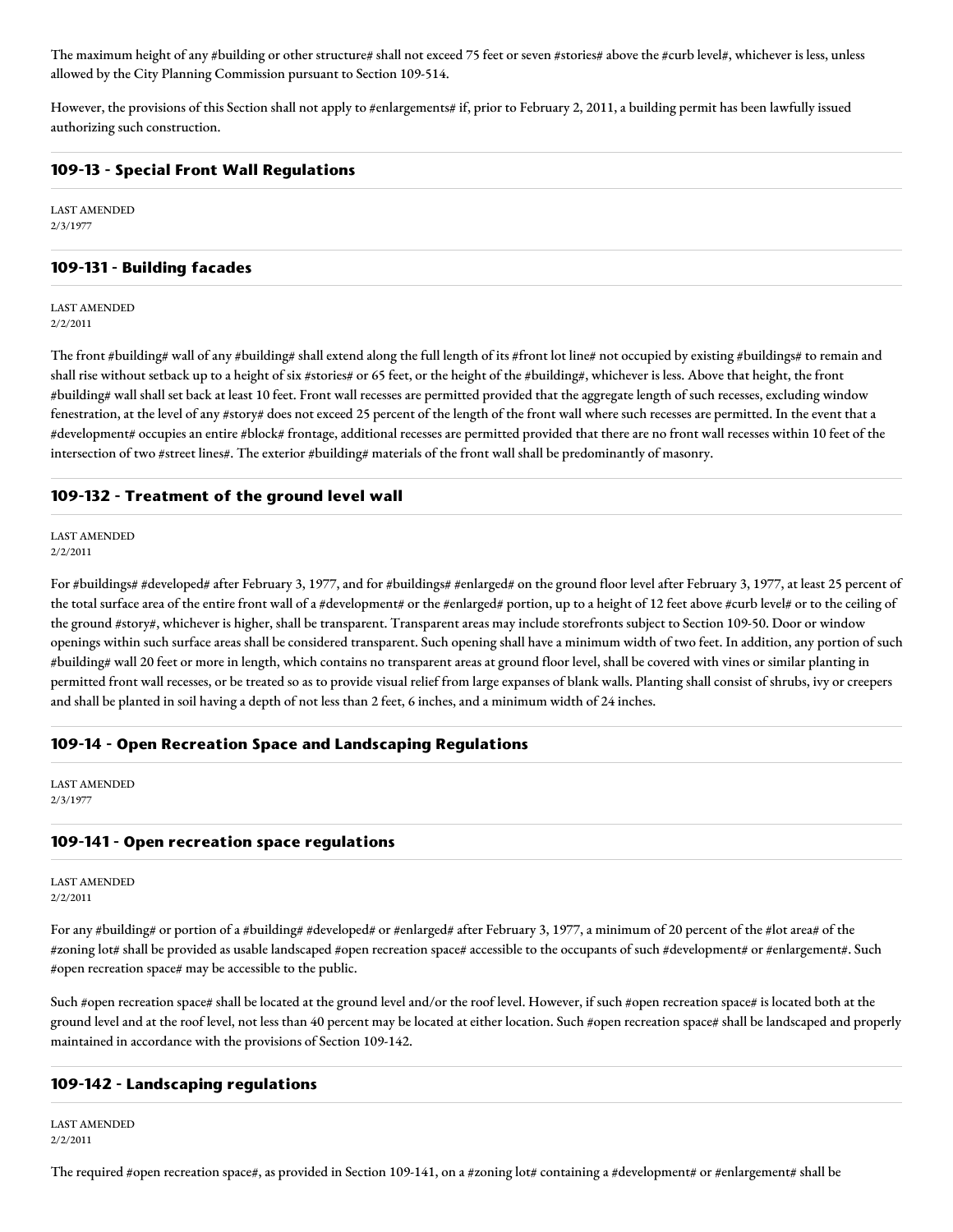landscaped and maintained in the following manner.

Ground level #open recreation space# shall:

- (a) have a minimum dimension of 20 feet for a #development# and 10 feet for an #enlargement#, measured perpendicular to its perimeter;
- (b) have no portion used as a driveway, vehicular access way or for parking, and shall be screened from off-street loading and service areas;
- (c) have a minimum of one linear foot of seating for each 50 square feet of #open recreation space#, conforming to the following standards:
	- (1) seating shall have a minimum depth of 16 inches; seating with backs at least 12 inches high shall have a minimum depth of 14 inches; seating 30 inches or more in depth shall count double provided there is access to both sides;
	- (2) seating higher than 36 inches and lower than 12 inches above the level of the adjacent walking surface shall not count toward meeting the seating requirements;
	- (3) the tops of walls including but not limited to those which bound planting beds, fountains and pools may be counted as seating when they conform to the dimensional standards in paragraphs  $(c)(1)$  and  $(c)(2)$  of this Section;
	- (4) movable seating or chairs may be credited as 30 inches of linear seating per chair; and
	- (5) steps do not count toward the seating requirements;
- (d) have paved areas paved with unit pavers, such as bricks or quarry tiles, or poured-in-place materials. If poured-in-place materials are selected, they shall be of decorative color and/or textures, through the use of dyes and/or exposed aggregates. All paving shall have a non-skid surface;
- (e) be landscaped with shrubs, vines, ground cover or plants in planters over a minimum of 25 percent of the #open recreation space# area;
- (f) be planted with one tree of not less than three and one-half inch caliper for every 1,000 square feet or portion thereof of required #open recreation space#. Such trees shall be planted in at least 100 cubic feet of soil of at least 3 feet, 6 inches in depth;
- (g) have all mechanical equipment which is located at the same elevation as the #open recreation space#, or on a wall of the #building# frontage upon such #open recreation space# within a height of 10 feet, 6 inches above the level of the #open recreation space#, screened and buffered with no intake or exhaust fans facing directly into the #open recreation space#; and
- (h) be maintained by the #building# owner who shall be responsible for the maintenance of the #open recreation space# including, but not limited to, the repair and confinement of all amenities, litter control, and the care and replacement of vegetation within the #zoning lot# and in the #street# sidewalk area adjacent to the #zoning lot#, pursuant to Section 109-14 (Open Recreation Space and Landscaping Regulations).

#Open recreation space# at roof level shall:

- (1) have all mechanical equipment which is located at the same elevation as the #open recreation space#, or on a wall of the #building# fronting upon such #open recreation space# within a height of 10 feet, 6 inches above the level of the #open recreation space#, screened and buffered with no intake or exhaust fans facing directly onto the #open recreation space#;
- (2) have a minimum of one linear foot of seating for each 50 square feet of #open recreation space#, conforming to seating standards set forth for ground level #open recreation space#; and
- (3) be landscaped with shrubs, vines, flowers, ground cover and/or plants in planters over a minimum of 25 percent of the #open recreation space# area.

## **109-15 - Regulations for Rehabilitation or Conversion of Existing Buildings**

#### LAST AMENDED 2/2/2011

When #residential buildings# or #residential# portions of #mixed buildings# are rehabilitated, the density regulations of the underlying districts shall not apply. In lieu thereof, there shall be not more than one #room# for each 230 square feet of gross #floor area# within the rehabilitated #residential building# or #residential# portion of a #mixed building#.

Furthermore, when a non-#residential building#, or portion thereof, is #converted# for #residential use#, the density regulations of the underlying districts shall not apply to that portion of the #building# containing #dwelling units#. In lieu thereof, there shall be not more than one #room# for each 230 square feet of gross #floor area# provided within the #converted# #building# or portion thereof.